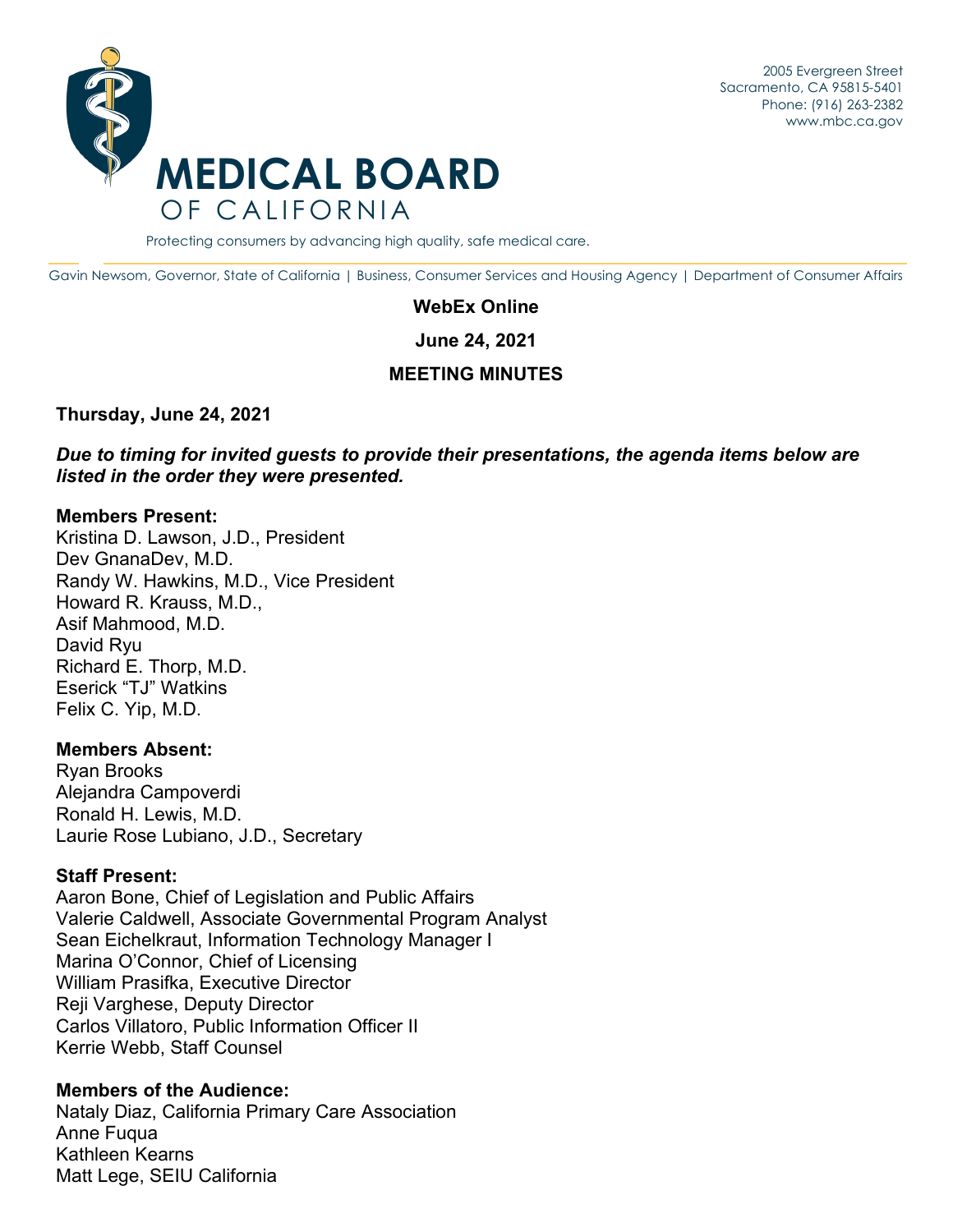Melissa Nothnagle, M.D., Natividad Medical Center Kate Perkins, M.D., UCLA Catrina Reyes, California Academy of Family Physicians

# **Agenda Item 1 Call to Order/Roll Call/Establishment of a Quorum**

Ms. Lawson called the meeting of the Medical Board of California (Board) to order on June 24, 2021, at 5:15 P.M. A quorum was present and due notice was provided to all interested parties.

# **Agenda Item 2 Discussion and Possible Action on Interpretation of Requirement for 36 Months of Approved Postgraduate Training with 24 Continuous Months in the Same Program to Qualify for a Physician's and Surgeon's Certificate**

Ms. O'Connor explained that prior to January 1, 2020, domestic medical school graduates were required to complete one year of accredited postgraduate training, and international medical school graduates were required to complete two years of accredited postgraduate training. Ms. O'Connor continued, saying that SB 798 changed the postgraduate training requirements so that all medical school graduates, regardless of whether they graduated from a domestic or international school, must complete 36 months of Board-approved postgraduate training, including 24 months in the same program. Ms. O'Connor explained that the Board believed three years of postgraduate training was necessary to ensure a physician completed their residency program before practicing independently with a physician's and surgeon's license.

Ms. O'Connor stated that specialty boards under the American Board of Medical Specialties (ABMS) establish how much leave a resident may take without making up the time to qualify for board certification, and each postgraduate training program establishes their own leave policies. Ms. O'Connor explained the Board's Application Review and Special Programs Committee, saying the committee addresses applications on a case-by-case basis to accept an applicant's training as meeting licensure requirements based on the program director's attestation that the applicant has received credit for 36 months of postgraduate training with at least 24 months in the same program.

Dr. Thorp commented that there is concern from programs regarding individuals not being able to sign death certificates and other documents, moonlighting, and being able to take leave during their training program. Dr. Thorp also shared the issue of the delay when an applicant applies for licensure, causing a delay in medical staff privileges and being able to join the workforce. Dr. Thorp commented on an unintended consequence of the postgraduate training license (PTL), saying many applicants choose to get licensed in other states where the requirement is only two years to get full licensure. Dr. Thorp commented that this interpretation addresses the leave issue, but it does not address the more serious issue of losing doctors to other states that allow them to enter the workforce quicker. Dr. Thorp asked what other states are doing to allow them to fully license an applicant in two years, as opposed to three years.

Ms. O'Connor replied that some other states do not allow moonlighting outside of their program. Ms. O'Connor continued, saying a temporary license is issued in some states to address the issue of time between training and licensure.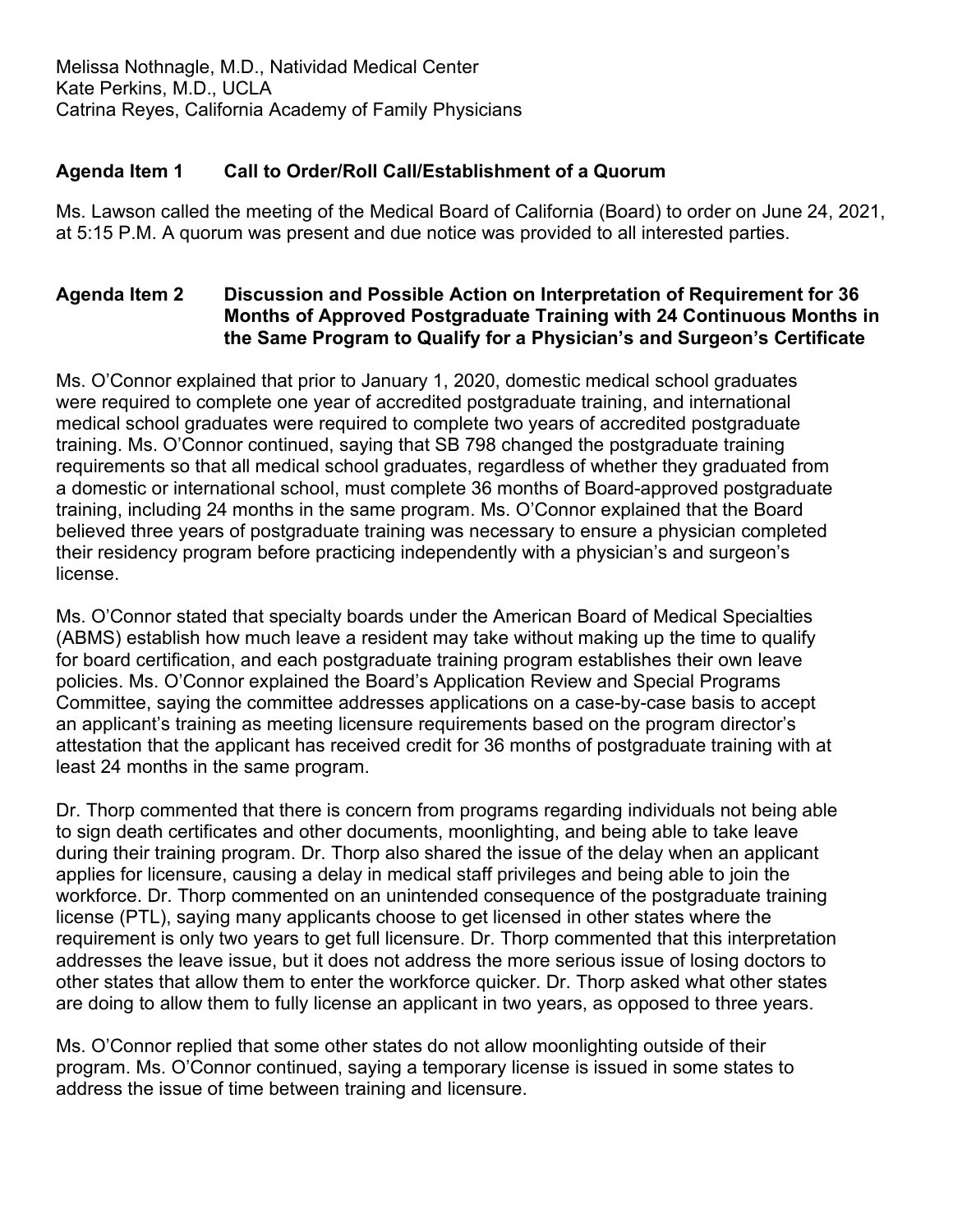Ms. Webb commented that the licensing requirement in other states vary from one year to three years, with one state requiring successful completion of a postgraduate training program to qualify for licensure. Ms. Webb continued, saying the Board made the decision during the prior sunset period that one year and two years of postgraduate training for licensure was not sufficient for consumer protection. Ms. Webb explained that the Board made the decision to require three years for all applicants, and in doing so, also eliminated the requirement for the Board to review and approve medical schools, which opened opportunity for more people to qualify for licensure. Ms. Webb reviewed the agendized item, saying it addresses the leave program and allows the Board to make a policy adjustment and clarification so that individuals who take leave, but whose program director attests that they have received at least 36 months of approved postgraduate training with 24 months in the same program, will qualify for licensure.

### *Dr. Krauss moved to authorize staff to accept attestations from an applicant's program director indicating that an applicant has been granted credit for at least 36 months of approved postgraduate training with at least 24 months in the same program/S: Dr. Hawkins*

Dr. Krauss commented that this gets to the point of concern regarding the 36-month requirement. Dr. Krauss agreed with Dr. Thorp regarding the time from completion of the program to licensure and hoped that Board staff could find a workaround.

Dr. Mahmood commented that once someone completes the requirement, they should be eligible for licensure immediately, and that can be done with a letter from the program. Dr. Mahmood also commented that California is a leader and should not be looking at other states to see why they are licensing people with one or two years of training.

Dr. Hawkins agreed with Dr. Mahmood.

Dr. GnanaDev commented that this is a policy issue, and that statute is not changing. Dr. GnanaDev supported the policy change.

Dr. Thorp commented that there are thousands of doctors who are finishing primary care training programs that are going to have significant obstacles to being able to go to work. Dr. Thorp continued, saying protecting the public also means there is a workforce to provide care. Dr. Thorp added that there are more doctors retiring than there are doctors coming into the workforce. Dr. Thorp expressed his frustration in the Board for not focusing on this unintended consequence of the PTL, saying it puts the public at risk for losing doctors.

Ms. Lawson explained that this agenda item and meeting came about because the Application Review and Special Programs Committee has been grappling with this issue and wanted the policy direction of the Board to expedite those particular applications. Ms. Lawson asked for comments from the public.

Ms. Diaz thanked the Board for their time to discuss and resolve this issue, but also stated there are other PTL issues effecting the physician workforce and patient population. Ms. Diaz explained that this issue will be even bigger next year if no action is taken. Ms. Diaz stated that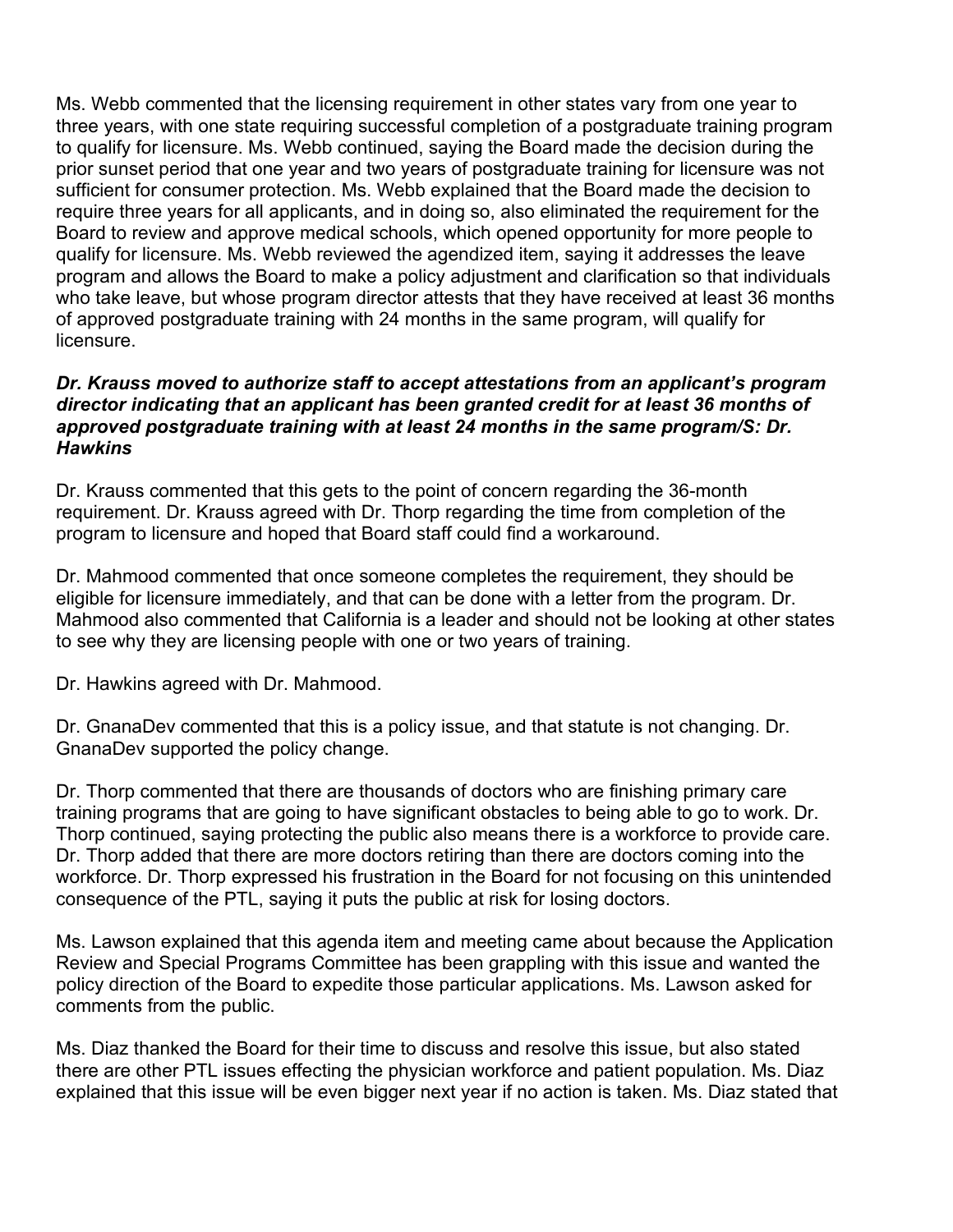this cannot be a piecemeal approach, and the Board should adopt a hybrid model where residents could obtain a PTL upon entering their program and be eligible for an unrestricted license at 12 or 24 months, depending on whether they are a domestic or international medical school graduate. Ms. Diaz urged the Board to support AB 1156, which puts forward the hybrid structure.

Ms. Fuqua commented that this issue is important and recalled her experience with an intern at an urgent care facility.

Ms. Nothnagle shared her own experience of going through the PTL process this year. Ms. Nothnagle commented that many residents take a leave of absence, and that reviewing each on a case-by-case basis would be difficult, especially next year. Ms. Nothnagle shared a scenario where an individual moved out of stated to a different fellowship due to the PTL requirements.

Ms. Reyes shared an example of a fellow from out-of-state who was expected to move to California for licensure but did not due to the strict time requirements of the PTL. Ms. Reyes commented that the solutions is a piecemeal approach to solve the many issues arisen out of the PTL. Ms. Reyes urged the Board to support AB 1156 as a path forward to addressing problems caused by the PTL.

Ms. Perkins summarized the concerns of the PTL as a restrictive practice, having logistical issues, and having legitimate interruptions in graduate medical education training. Ms. Perkins supported accepting program director certification of competency and completion of 36 months of postgraduate training. Ms. Perkins shared examples of individuals who were not eligible for full and unrestricted licensure because they did not complete 24 consecutive months of training.

Ms. Lawson asked Board staff about the process for evaluating individual circumstance on a case-by-case basis

Ms. O'Connor replied that the Application Review and Special Programs Committee reviews and puts forth recommendations for applications where there may be unusual circumstances or do not quite fit the requirements.

Mr. Lege commented on behalf of the California Committee of Interns and Residents, saying they support the motion to ensure the state does not lose anymore physicians to other states. Mr. Lege asked the Board to continue to work on the PTL issues through AB 1156.

Ms. Kearns agreed with prior public comments made and supported the motion. Ms. Kearns commented that she also supports AB 1156. Ms. Kearns stated she was in favor of reverting back to being able to apply for a full unrestricted license during residency.

Mr. Ryu asked what the reason was for the 24-month continuous training.

Ms. Webb replied that it is to have residents stay within one program so that any deficiencies can be identified and remediated.